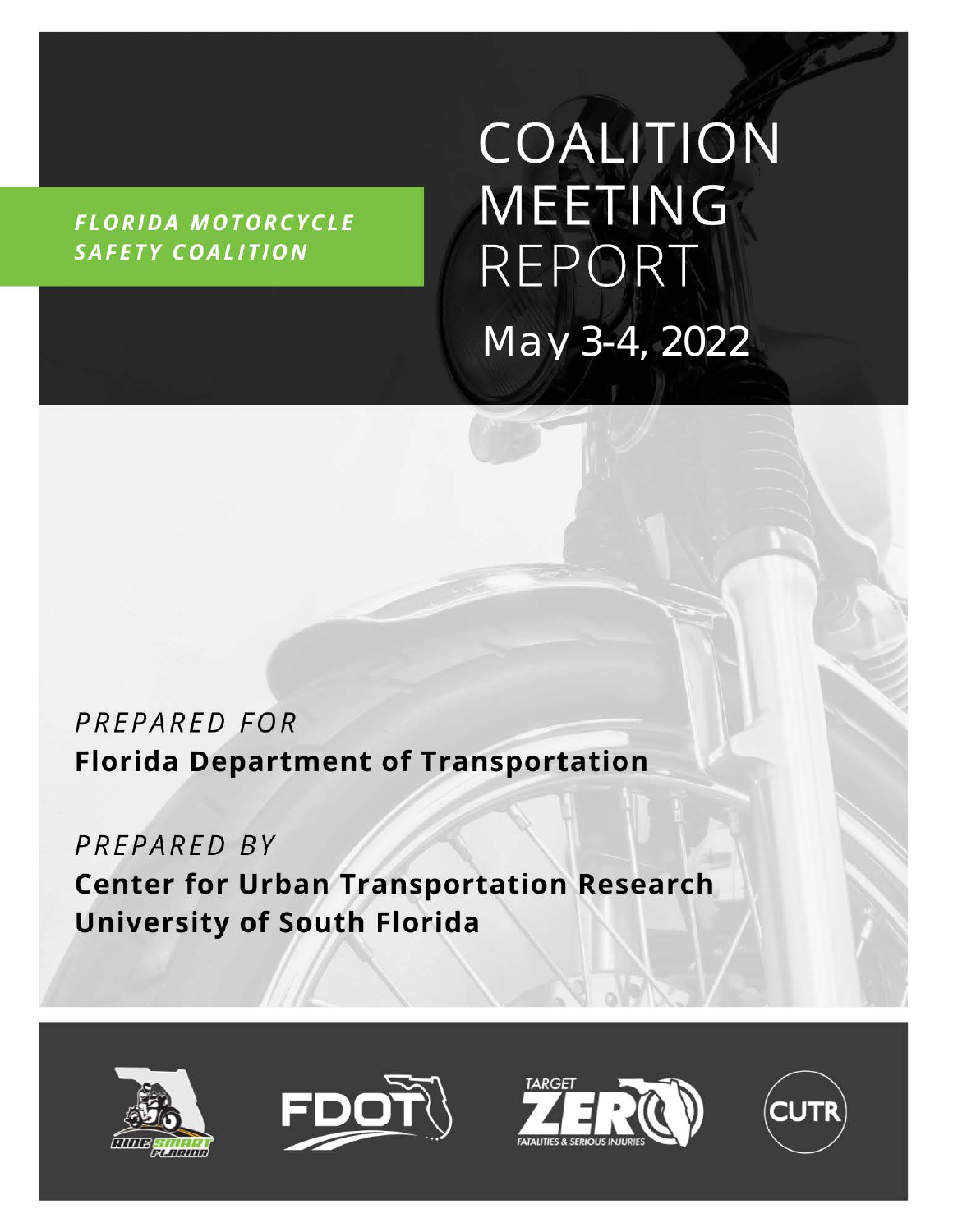# Florida Motorcycle Safety Coalition Meeting Report

## *May 3-4, 2022*

*Prepared for*

Florida Department of Transportation

*Prepared by*

Center for Urban Transportation Research

3808 USF Alumni Drive,

Tampa, FL 33620

*Meeting notes taken by*

Savana Wright

*Date*

May 3-4, 2022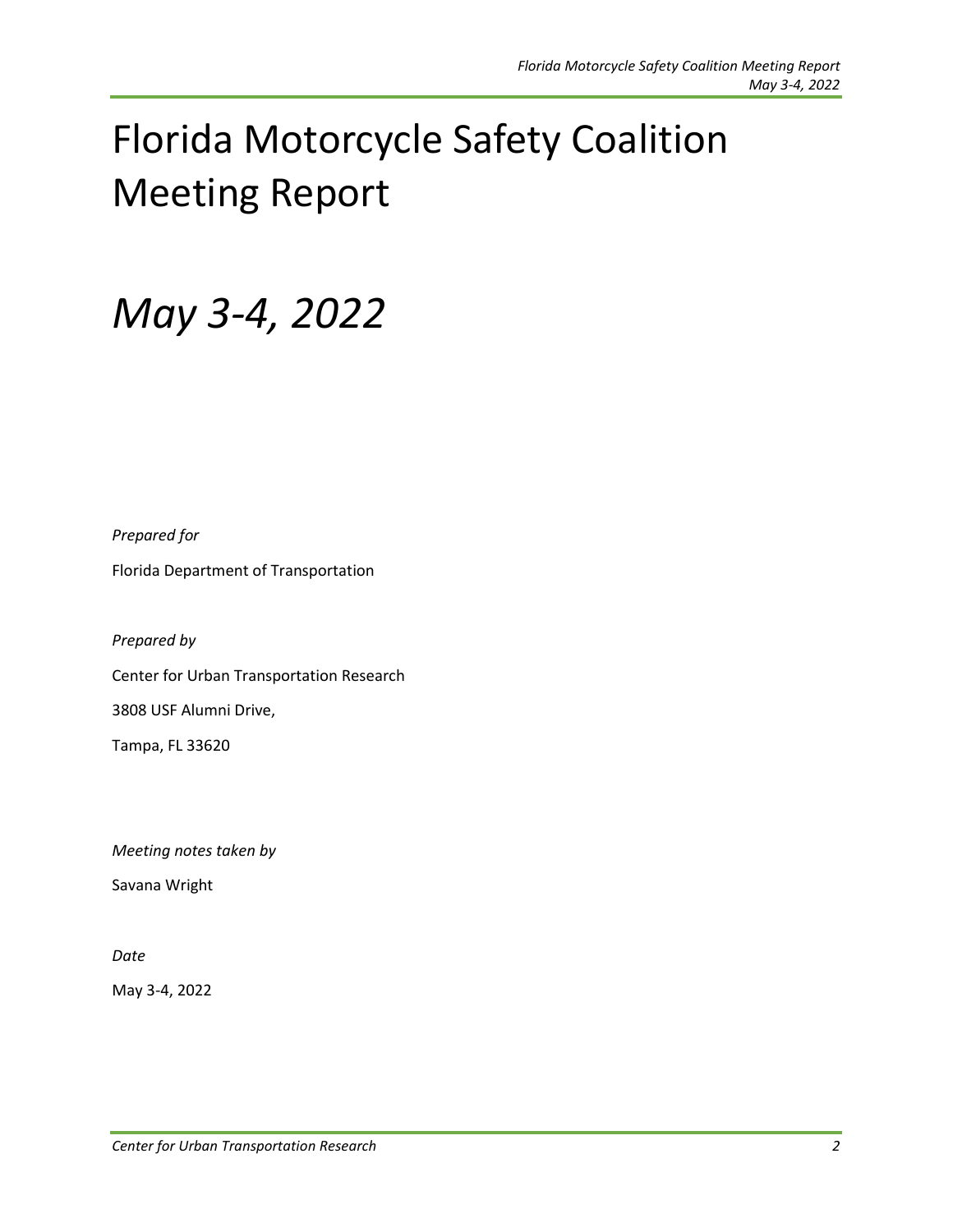## 1.0 Attendees

| <b>Name</b>          | <b>Agency</b>                                      |
|----------------------|----------------------------------------------------|
| Jeff Smith           | <b>Adventure Rider Training</b>                    |
| <b>Todd Michael</b>  | <b>Broward County Sheriff's Office</b>             |
| Karen Brunelle       | Federal Highway Administration                     |
| Alan Mai             | Florida Department of Health                       |
| <b>Brenda Young</b>  | Florida Department of Transportation               |
| Edie Peters*         | Florida Department of Transportation               |
| <b>Eric Griffin</b>  | Florida Department of Transportation               |
| <b>Fred Heery</b>    | Florida Department of Transportation               |
| James Landini        | Florida Department of Transportation               |
| Joey Gordon          | Florida Department of Transportation               |
| Mike Zinn            | Florida Department of Transportation, District 7   |
| Ginger Regalado      | Florida Department of Transportation, District 7   |
| Joe Glorisio         | Florida Department of Transportation, District 1   |
| Joel Provenzano      | Florida Department of Transportation, District 7   |
| Elise Batchelor      | Florida Highway Safety and Motor Vehicles          |
| Kathy Daws           | Florida Highway Safety and Motor Vehicles          |
| Leilani Gruener      | Florida Highway Safety and Motor Vehicles          |
| Mark Welch           | Florida Highway Safety and Motor Vehicles          |
| John Pretti          | Florida SafeRider Inc. Motorcycle Training Academy |
| <b>Jason Harris</b>  | Florida State University Police Department         |
| Mark Parco           | Harley-Davidson Riding Academy                     |
| <b>Todd Foster</b>   | Harley-Davidson Riding Academy                     |
| <b>David Summers</b> | Health Care District, Palm Beach County            |
| Shaun VanBeber       | Law Enforcement Liaison, District 6                |
| Janice Martinez      | Law Enforcement Liaison, District 7                |
| LaCheryl Jones       | National Highway Traffic Safety Administration     |
| Patricia Byers       | Ryder Trauma Center - Miami                        |
| Rodolfo Rodriguez    | Ryder Trauma Center - Miami                        |
| John Makal           | <b>Suncoast Brotherhood</b>                        |
| James Reiser         | <b>Tampa Police Department</b>                     |
| Roy Paz              | Tampa Police Department                            |
| Patricia Turner      | University of Florida Transportation Inst.         |
| Chanyoung Lee        | USF Center for Urban Transportation Research       |
| Elizabeth Chedester  | USF Center for Urban Transportation Research       |
| James Takacs         | USF Center for Urban Transportation Research       |
| Jeanne Kean          | USF Center for Urban Transportation Research       |
| Marissa Culbreth     | USF Center for Urban Transportation Research       |
| Savana Wright        | USF Center for Urban Transportation Research       |
| Siwon Jang           | USF Center for Urban Transportation Research       |
| Xiaobing Li          | USF Center for Urban Transportation Research       |

\* Florida Motorcycle Safety Coalition Program Manager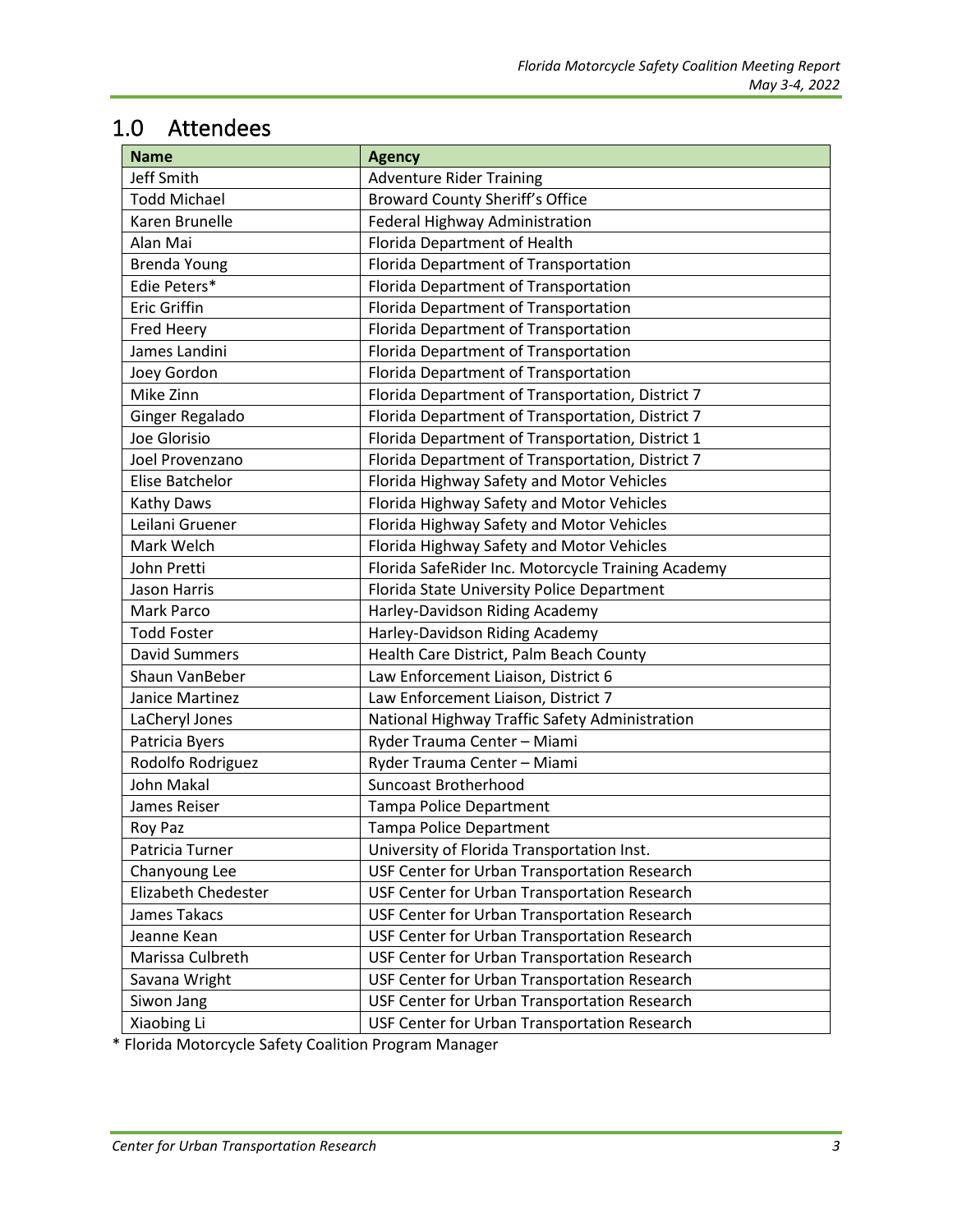## 2.0 Meeting Summary

From May 3-4, 2022, the Florida Motorcycle Safety Coalition (FMSC) held its third meeting for the 2021- 2022 grant cycle. The May 2022 Coalition Meeting was open to all members, guests, and the public. The annual FMSC Emphasis Area Leader's Meeting was held on May 3<sup>rd</sup>, 2022, prior to the May FMSC meeting. All meetings were held at the University of South Florida, Center for Urban Transportation Research (CUTR), with an online component for those who wanted to attend the meetings virtually. The meeting was streamed via an online meeting platform, GoToMeeting.

*Emphasis Area Leader's Meeting (May 3rd):* The annual Emphasis Area Leader's Meeting was held in the morning prior to the May FMSC Coalition Meeting. Leaders from each area received updates and engaged in conversation about their group's achievements and goals. Dr. Chanyoung Lee, CUTR, provided an overview of motorcycle crash trend in Florida, and Ms. Edie Peters, FDOT, presented on Coalition's annual achievements. The group discussed the seven strategies laid forth in the 2021 Motorcycle Safety Strategic Plan and Florida State Highway Safety Plan (SHSP) and how the efforts by each emphasis area fit into these strategies. A presentation on the recent "Dead Red" Survey was also given to the group, to determine potential actionable solutions to mitigate those motorcycles are not detected by traffic sensors effectively. Finally, the group discussed "May is Motorcycle Safety Awareness Month" programs, including "Watch for Motorcycles" yard sign distribution and the Endorsement and Beyond Program, and how to improve the programs in the next grant cycle.

*Day One (May 3rd):* The first half of the May Coalition Meeting was held in the afternoon of Day One. Ms. Edie Peters, FDOT, welcomed the Coalition and gave a presentation providing updates on key coalition achievements since the previous meeting as well as an overview of Motorcycle Safety Month programs. Dr. Fred Mannering, CUTR, provided a review of his motorcycle safety research. A presentation on the updated Target Zero branding initiative was provided by Ms. Brenda Young (FDOT), and a presentation on national motorcycle data was given by Ms. LaCheryl Jones, NHTSA. Finally, Dr. Xiaobing Li, CUTR, provided an overview of the "Dead Red" Survey results. The meeting concluded with a review and discussion of topics to think about for Day Two.

*Day Two (May 4th):* On Day Two, general announcements were made by Ms. Edie Peters, and meeting materials were distributed to each emphasis area as needed. A brief overview of Florida motorcycle crash data was provided by Dr. Xiaobing Li, CUTR. Members broke out into their emphasis areas to review their area's MSSP business plan, provide third quarter updates, and discuss future action items. The groups reconvened and reported their findings to the Coalition. The meeting concluded with a public comment period and the presentation of upcoming meeting dates and outreach events.

| <b>Time</b>     | <b>Topic</b>                                              | Speaker(s)         |
|-----------------|-----------------------------------------------------------|--------------------|
|                 |                                                           |                    |
| 8:30-9:00 am    | Emphasis Area Leaders Welcome & Introductions             | <b>Edie Peters</b> |
| 9:00-9:30 am    | Motorcycle Crashes and Fatalities Overview                | Dr. Chanyoung Lee  |
| $9:30-10:00$ am | Annual Florida Motorcycle Safety Program Review           | <b>Edie Peters</b> |
| 10:00-10:15 am  | <b>Break</b>                                              |                    |
| 10:15-11:00 am  | Goals and Objectives for FY 2022/2023 discussion for each |                    |
|                 | emphasis areas                                            | N/A                |

#### **Emphasis Area Leader's Meeting**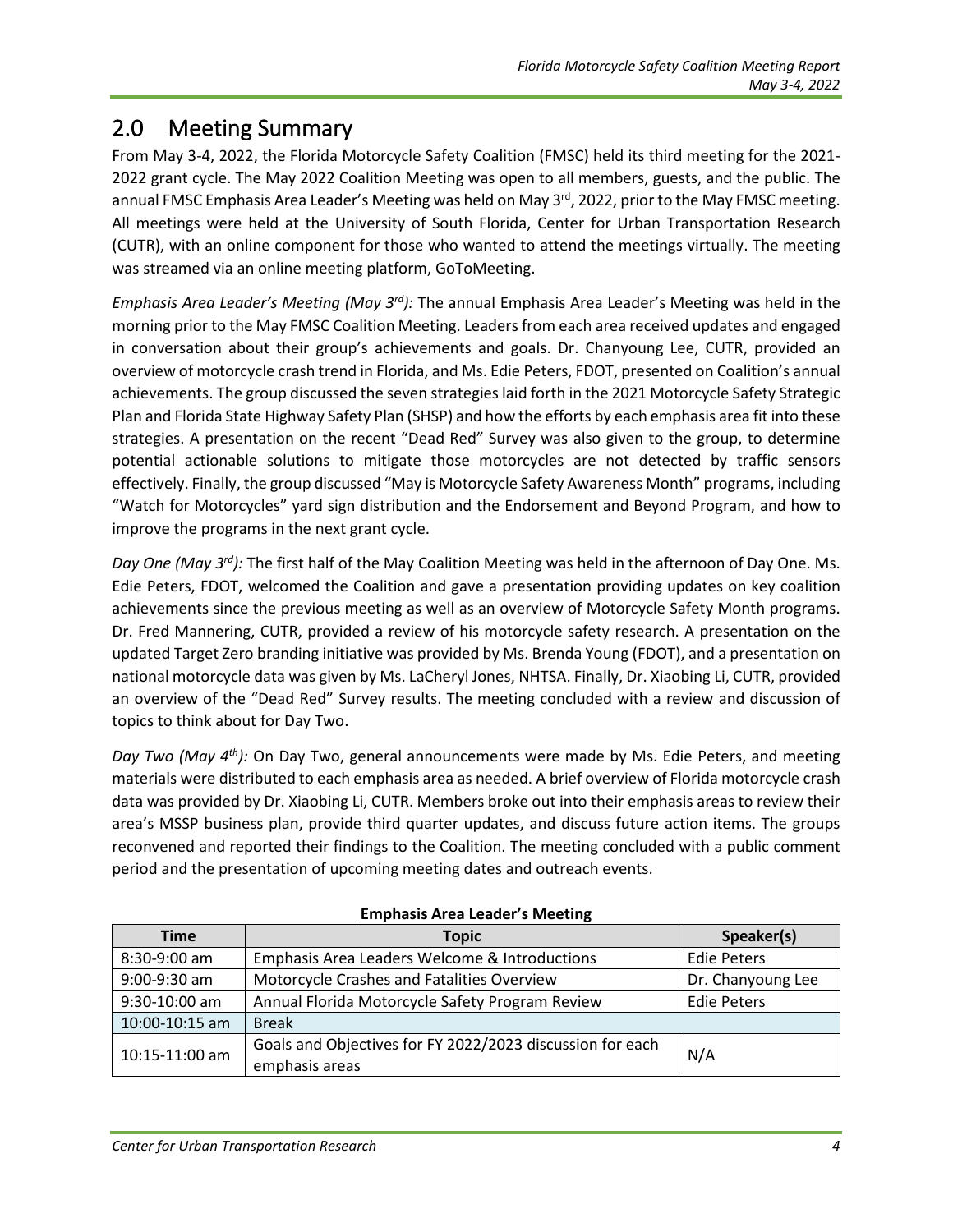| Day 1, Meeting Agenda |                                                |                    |  |  |
|-----------------------|------------------------------------------------|--------------------|--|--|
| Time                  | <b>Topic</b>                                   | Speaker(s)         |  |  |
| 1:00-1:45 pm          | Welcome & Introductions                        | <b>Edie Peters</b> |  |  |
| 1:45-2:15 pm          | Review of Motorcycle Research                  | Dr. Fred           |  |  |
|                       |                                                | Mannering          |  |  |
| 2:15-2:30 pm          | <b>Break</b>                                   |                    |  |  |
| 2:30-3:30 pm          | <b>Target Zero Presentation</b>                | Brenda Young       |  |  |
| 3:30-4:00 pm          | Motorcycle Safety Program "What the Data Says" | LaCheryl Jones     |  |  |
| 4:00-5:00 pm          | "Dead Red" Survey Presentation & Discussion    | Dr. Xiaobing Li    |  |  |

#### **Day 2, Meeting Agenda**

| <b>Time</b>      | <b>Topic</b>                                                | Speaker(s)         |
|------------------|-------------------------------------------------------------|--------------------|
| $8:30-8:45$ am   | Review of Day One                                           | <b>Edie Peters</b> |
| 8:45-9:15 am     | Florida Motorcycle Crash Data Update                        | Dr. Xiaobing Li    |
| 9:15-9:30 am     | <b>Break</b>                                                |                    |
| 9:30-10:30 am    | Emphasis Area Breakout Sessions: MSSP Discussion & Updates  | N/A                |
| $10:30-11:15$ am | Report Out and General Discussion from EA Breakout Sessions | <b>Edie Peters</b> |
| 11:15-11:30 am   | <b>Public Comment Period</b>                                | <b>Edie Peters</b> |
| 11:30-12:00 pm   | Future Coalition Meeting Dates & Closing Statements         | <b>Edie Peters</b> |

### 3.0 Coalition Meeting Notes

#### *May 3rd, 2022*

#### **Emphasis Area Leader's Meeting**

Ms. Edie Peters, FDOT, opened the annual leader's meeting with introductions. A leader or representative from each FMSC emphasis area was present. Dr. Chanyoung Lee, CUTR, provided an overview of motorcycle crash trends in Florida for emphasis area leaders. The presentation covered the disproportionate representation of motorcycle fatalities in Florida traffic crashes. Dr. Lee reported an increase in motorcycle fatalities, as well as more fatality outcomes among young riders and aging riders. Dr. Lee concluded with a review of the seven strategies laid forth in the 2021 MSSP and SHSP. Finally, Dr. Xiaobing Li, CUTR, provided a brief overview of the "Dead Red" Survey results. Dr. Li presented several locations in Florida that were reported as having traffic sensors that would not detect motorcycles. The



Figure 1. Emphasis Area Leader's meeting.<br>**student recruitment.** 

group observed some potential detection issues may result from riders avoiding oil spots on the roadway, thereby placing their motorcycle out of the area of best detection. The leaders tabled the discussion of the "dead red" issue to review at the Coalition Meeting in the afternoon. The leaders concluded the meeting with a discussion about ways to improve Motorcycle Safety Month Programming for the next grant cycle, including yard sign distribution and Endorsement and Beyond school and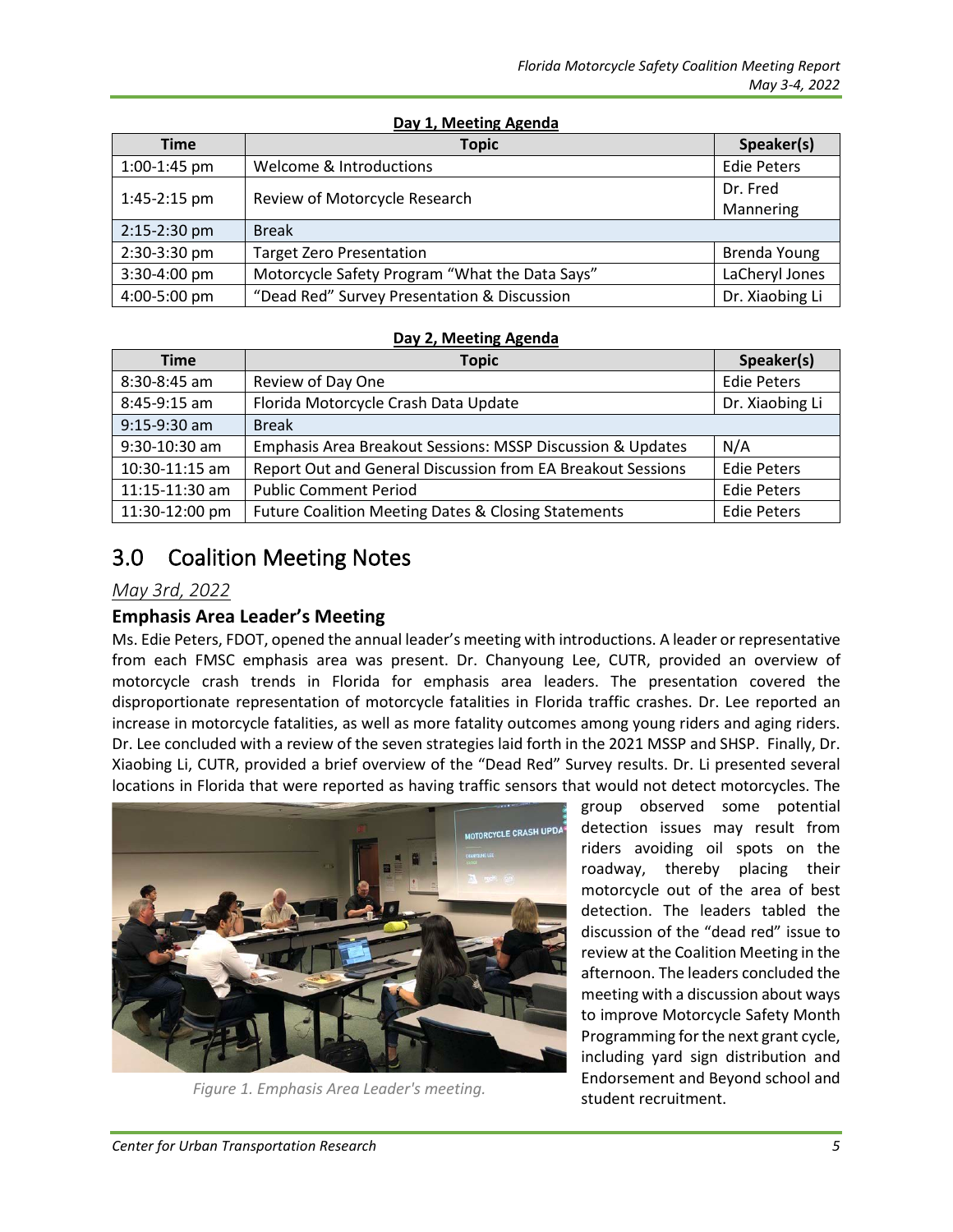#### **Welcome and Program Updates – Ms. Edie Peters, FDOT**

Ms. Edie Peters, FDOT, opened the meeting with introductions and a review of online meeting protocol. In-person attendees were provided with the most recent copy of the Motorcycle Safety Strategic Plan (MSSP) business plan as well as a final copy of updated educational policy packets.

#### *May is Motorcycle Safety Month*

Ms. Peters provided an overview of all efforts to promote Motorcycle Safety Month, including:

- Sunshine Skyway Bridge lit "RSF High-Viz" green for the first week of May
- Endorsement and Beyond Program tuition subsidy program
- Distribution of over 1,000 yard signs
- New messaging variations for statewide digital safety messaging signs
- Motorcycle Safety Month proclamation from Governor Ron DeSantis
- May media event targeting motorcyclists with email marketing, billboards, and radio spots
- Holding Quality Assurance Specialist (QAS) certification course at USF on May 17th and May 18<sup>th</sup>
- Bert's Barracuda 50 Legs fundraiser event on May 22<sup>nd</sup>
- Two-page spread in Full Throttle Magazine



*Figure 2. Ms. Peters provides Motorcycle Safety Month updates to the Coalition.*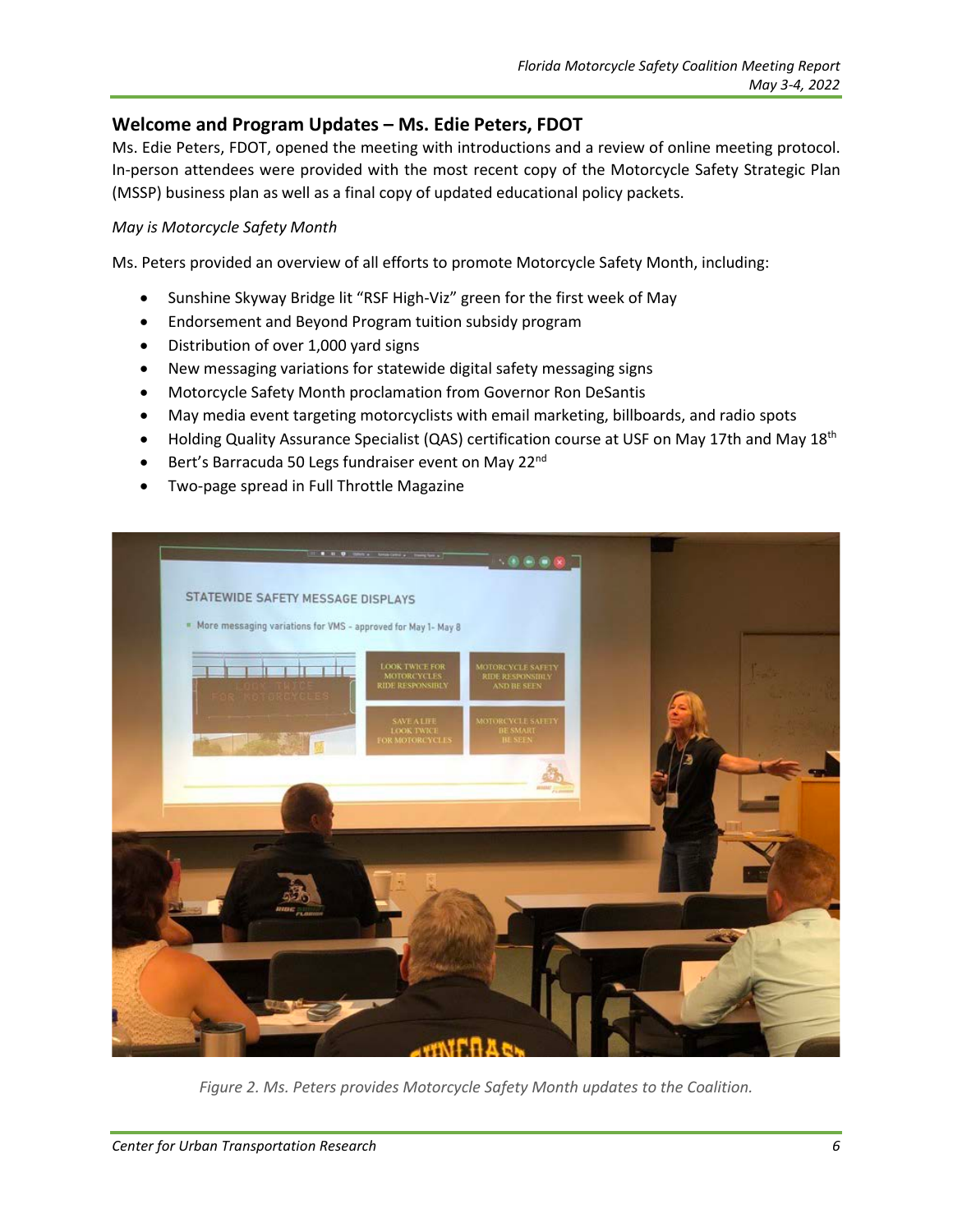#### *Coalition Achievements, February-Present*

Ms. Peters provided an overview of Coalition achievements since the previous Coalition meeting, including:

- Motorcycle Safety Policy Packet finalized and distributed to stakeholders
- Rider's Voice website (ridersvoice.com) completed with FRTP Training survey available
- FRTP survey recruitment materials (business card and poster) created
- Attended Deland Bike Week on March 5<sup>th</sup>
- Attended Leesburg Bikefest from April  $22^{nd} 23^{rd}$
- Attended a SADD Safety Fair at Wiregrass Ranch High School on March 9<sup>th</sup>
- Presented on aging rider issue at SM4L Coalition Meeting and began efforts to conduct an aging rider focus groups for riding retirement material development
- Updated and developed motorcycle safety educational materials with new Target Zero branding
- Printed helmet stickers with assistance from Hillsborough TPO and FDOT D7

Next, Ms. Peters provided an update on social media. Both reach and page visits increased for Facebook and Instagram. Currently, the typical RSF Facebook fan is a 25–34-year-old male. An overview of the most popular paid and unpaid social media posts was provided.

Full presentation available here: [Welcome and Program Updates](https://ridesmartflorida.com/download/may-2022-coalition-welcome-and-program-updates/)

#### **Review of Motorcycle Research – Dr. Fred Mannering, CUTR**

Dr. Fred Mannering, CUTR, provided a presentation on his motorcycle riding experience and motorcycle safety research. Dr. Mannering provided a timeline of his motorcycle riding career, which began with the Basic RiderCourse (BRC) training and evolved into expert racing courses. Dr. Mannering presented the findings of his study of motorcycle training which found an unexpected relationship between training and crash risk. He discussed that those who take training, especially those who take the BRC twice, are a selfselecting group, that may be more prone to crashing due to factors outside of their training experience.



*Figure 1. Dr. Mannering providing a presentation on his motorcycle research.*

The presentation also covered a study on training and time between a rider's first crash. The research found that the first 100 days following the first motorcycle training is a critical period. At this formative time, riders are getting used to their new bike and developing risk assessment skills. Ultimately, the study concluded that training is important, but can shift the skill envelope, leading to compensating behavior that makes a rider more prone to risk taking.

Full presentation available here: [Review of Motorcycle Research](https://ridesmartflorida.com/download/review-of-motorcycle-research/)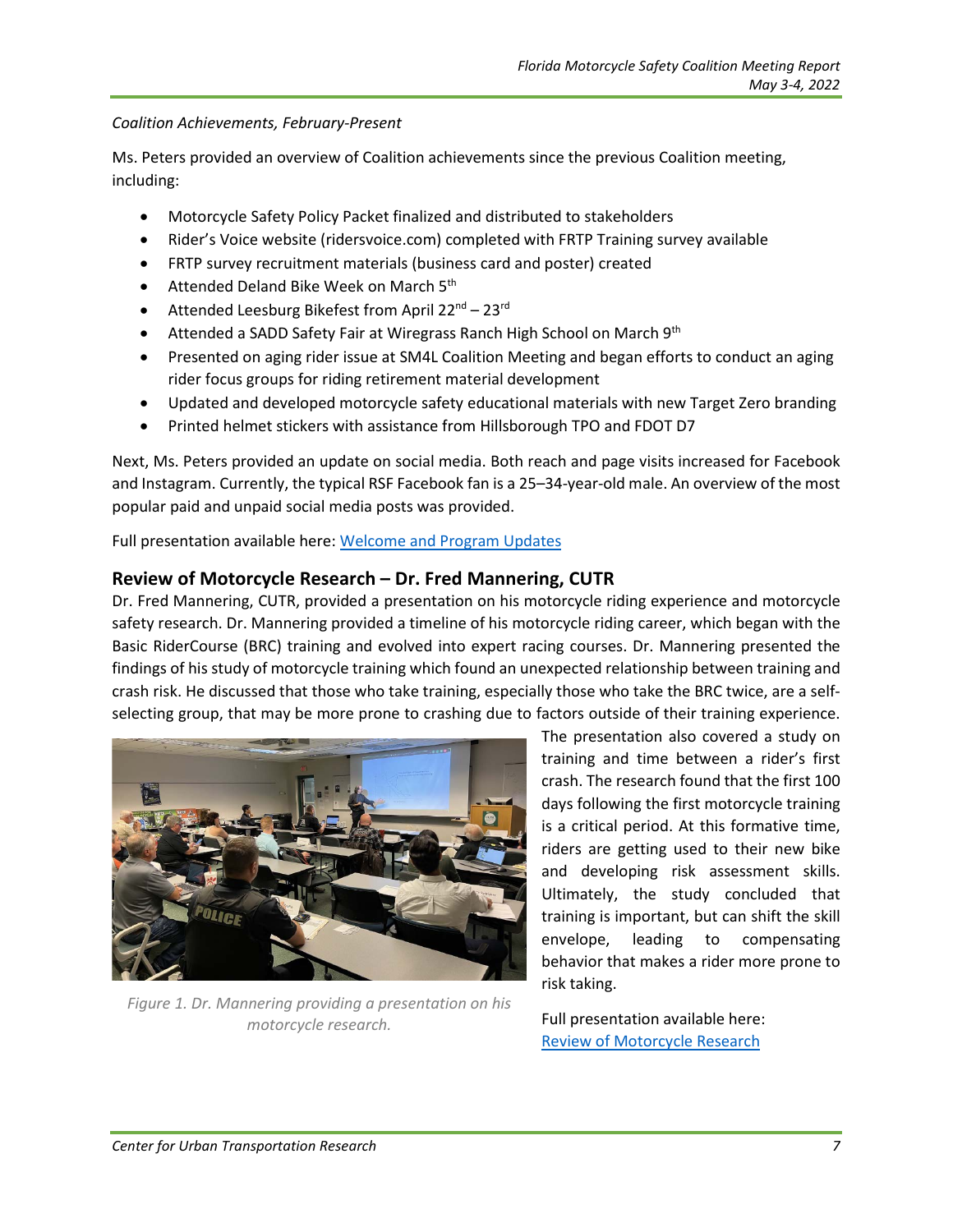#### **Target Zero Presentation – Brenda Young, FDOT**

Ms. Brenda Young, FDOT, provided an update on the FDOT Target Zero safety campaign development. The Target Zero campaign was introduced to address traffic fatalities and serious injuries on Florida roadways. In utilizing a safe systems approach, the Target Zero campaign seeks to identify behaviors contributing to serious and fatal crashes, and to develop a method to positively influence driver behaviors through social marketing techniques. The campaign evaluated previous efforts by Florida traffic safety agencies, as well as worldwide campaigns. Next, FDOT conducted data analysis to identify target audiences and top driver behaviors contributing to traffic fatalities. Focus groups of audience segments were held to identify messaging that resonated with target audiences. Sympathy and humor were successful campaign elements. Draft creative assets were tested and refined based on audience feedback. Co-branding of statewide safety messaging is ongoing, with further testing and evaluations of campaign elements ongoing.

Full presentation available here: [Target Zero Update](https://ridesmartflorida.com/download/target-zero-update/)



## **Motorcycle Safety Program "What the Data Says" – LaCheryl Jones, NHTSA**

Ms. La Cheryl Jones, NHTSA, began her presentation on national motorcycle safety data by reading a Motorcycle Safety Month proclamation by President Joe Biden. Ms. Jones provided an overview of annual motorcycle safety data. Overall, helmet use among riders stayed the same, however helmet-use among passengers increased significantly from 2020 to 2021 and national motorcyclist fatalities increased 11% from 2019 to 2020. Ms. Jones reiterated NHTSA's previous findings that DOT-compliant helmets save lives. Next, a ne[w data visualization tool](https://cdan.dot.gov/DataVisualization/DataVisualization.htm) was presented to the Coalition. The tool provides dynamic motorcycle-specific crash information by state, crash characteristics, and risk factors to

*Figure 2. Virtual presentation by Ms. Jones, NHTSA.*

traffic safety stakeholders and the public. Ms. Jones encouraged the Coalition to familiarize themselves with national data and share with other stakeholders in an effort to engage and collaborate with NHTSA. Ms. Jones concluded her presentation by sharing a 2021 "Ride Sober" nationa[l video](https://youtu.be/zs2bEibopPY) campaign.

Full presentation available here: [What the Data Says](https://ridesmartflorida.com/?post_type=wpdmpro&p=11862&preview=true)

#### **"Dead Red" Survey Presentation – Dr. Xiaobing Li, CUTR**

Dr. Xiaobing Li, CUTR, presented on the findings of the "Dead Red" Survey, issued on Facebook to determine locations in Florida where traffic sensors are not accurately detecting motorcycles. As of May  $3<sup>rd</sup>$ , 2022, the survey had 215 responses, 92% of which were from Florida. The Facebook post had 962 likes, 344 comments and 584 shares. Many respondents were willing to be contacted for follow-up, and several respondents left additional comments, both in the survey and on Facebook. Dr. Li presented sampled locations, with images from Google Street View to illustrate potential issues with detection. In some cases, an inductive loop may not be visible on the roadway, or else there may be oil on the road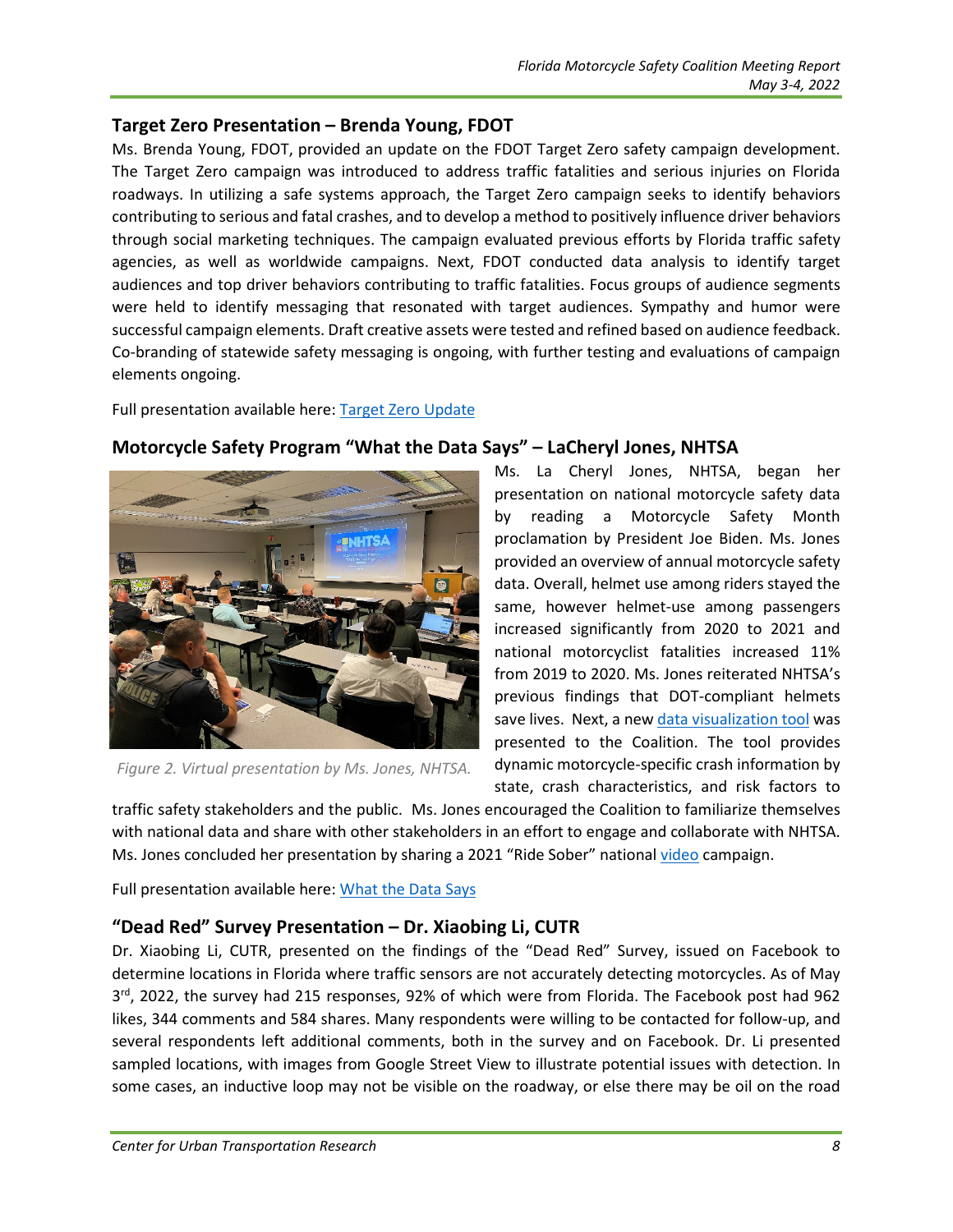that prevents a motorcyclist from placing their bike safely in the area of optimal detection. Next, Dr. Li presented a summary of Facebook comments. The two main comment themes were categorized as: (1) Advice on what to do when stuck at a red light for motorcyclists, and (2) calls to action for roadway engineers and policy makers. The presentation sparked discussion about the interpretation of Florida Statute 316.1235 offered by one Facebook comment, which states a broken or non-functional traffic signal "becomes" a stop sign.

Full presentation available here: ["Dead Red"](https://ridesmartflorida.com/?post_type=wpdmpro&p=11863&preview=true) Survey



*Figure 3. Motorcycle Safety Month Cake. (Purchased using personal funds)* 

#### *May 4th, 2022*

#### **Day Two Welcome & Coalition Emphasis Area Updates – Ms. Edie Peters, FDOT**

Ms. Edie Peters, FDOT, welcomed the Coalition and provided an overview of the seven key strategies to reduce motorcyclist fatalities in the 2021 MSSP. Next, Ms. Peters provided an overview ofrecent emphasis area achievements. Leading up to the May Coalition Meeting, each emphasis area met individually to review progress and to discuss action items for achieving tasks within the business plan. Based on these preliminary meetings, Ms. Peters provided the following updates for February 2022 to present:

- **Program Management** held the annual Emphasis Area Leader's Meeting on May 3<sup>rd</sup>, reviewed concept papers, presented on the aging rider safety issue at a Safe Mobility for Life (SM4L) meeting, facilitated the FRTP Sponsors' Meeting in April, and oversaw the development of Ridersvoice.com to collect survey data from new riders.
- **Data & Analysis** received Motorcycle Injury Surveillance report data, finished an annual hotspot analysis, started the Motorcycle Vehicle Miles Traveled (VMT) study, and prepared for the 2022 Florida Motorcyclist Survey and Florida Drivers' Survey.
- **Rider Licensing & Training** presented preliminary data on crashes of newly endorsed riders at the FRTP Sponsors' Meeting, shared Ridersvoice.com with sponsors, worked on pilot testing a retest program for the written motorcycle licensing exam, scheduled a QAS Training for May  $17<sup>th</sup>$ -18<sup>th</sup>, began the Endorsement and Beyond Program, and had six law enforcement agencies offering the SMART Course.
- **Trauma & Emergency Services** trained six new first responder instructors and will set up in-person trainings with Law Enforcement Liaisons, organized and analyzed data for legal drug review, compared Injury Severity Scores (ISS) with injury estimations in crash reports, and resumed teachable moment trainings.
- **Law Enforcement** created a new "most common violation" fact sheet, updated County-level Crash Fact sheets and received updated materials to distribute to agencies, and rescheduled the roll call video photoshoot to review three storyboard modules at the May Coalition Meeting.
- **Engineering** reviewed three high-friction locations in District 7 with camera footage, developed the initial layout for the Motorcycle Safety Engineering Clearinghouse, met with FDOT on data resources, and began finalizing the engineering presentation for symposiums and conferences.
- **Advocacy & Policy** completed the 300-word packet and distributed to stakeholders, and conducted a literature review of other states' judicial procedures for motorcycle-specific courses for traffic infractions.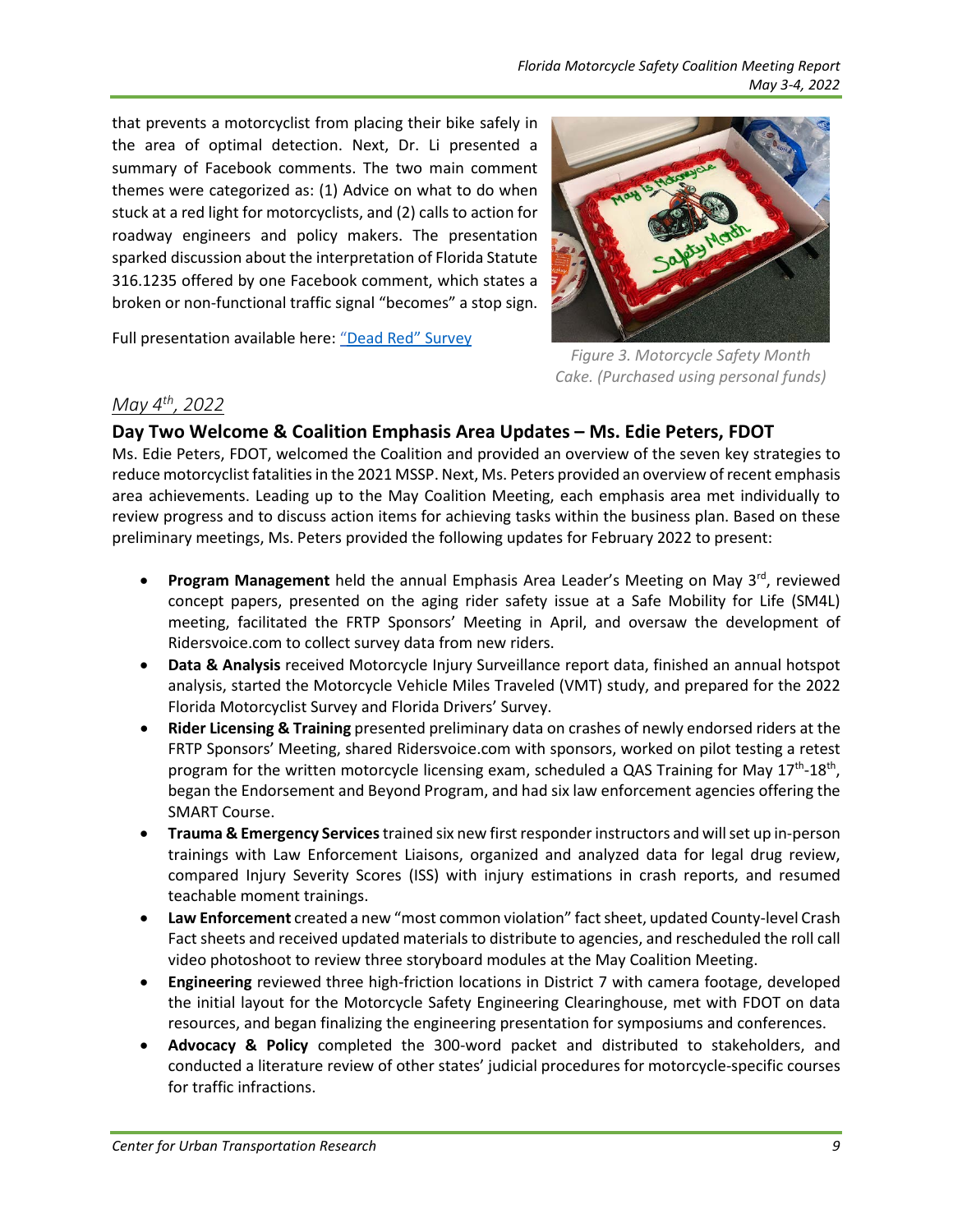• **Communications** worked with SM4L to add motorcycles to educational videos, attended three inperson motorcycle events, developed violation fact sheet for LELs and updated existing materials, issued DELAP materials and received feedback, held a motorcycle photoshoot with "Koda the Fluff," and planned focus groups for motorcycle retirement material development.

Full presentation available here: [Day Two Presentation](https://ridesmartflorida.com/download/day-2-coalition-presentation/)

#### **Florida Crash Data Update – Dr. Xiaobing Li, CUTR**

Dr. Xiaobing Li provided a brief update on Florida motorcycle crash data. Florida observed an increase in motorcyclist fatalities for 2021 (588 fatalities) and the rate of motorcycle fatalities per registered motorcycle had also increased. The data helped facilitate some conversations among members about the role of the pandemic in changing fatality numbers. Dr. Chanyoung Lee, CUTR, explained that it was unlikely that people had significantly changed their riding behaviors, however it was possible that more risk-prone people may have been on the roads more during the pandemic.

Full presentation available here: [Florida Crash Data Update](https://ridesmartflorida.com/?post_type=wpdmpro&p=11870&preview=true)

#### **Emphasis Area Breakout Session Discussions**

Ms. Peters instructed each emphasis area to break into their groups and discuss any updates or upcoming tasks, as needed. The group was also tasked to discuss the future of Endorsement and Beyond and ways to improve yard sign distribution for Motorcycle Safety Awareness Month in the future. Upon returning from their emphasis area breakout sessions, each area leader provided the coalition with a summary of their group's findings:

- **Advocacy & Policy** finalized and distributed the 300-word packet to stakeholders. Mr. John Makal, Suncoast Brotherhood, announced that the Suncoast Brotherhood is soliciting designs for a motorcycle vanity plate. Mr. Makal would like the Coalition to vote on the final design.
- **Communications** discussed the best ways to share motorcycle safety materials with high school students. The group also discussed the motorcycle safety presentation developed by CUTR that was pilot-tested with a school. The slides will be shared with the Communications emphasis area to review and then add to other resources that FLHSMV is sharing with Florida high school. Finally, the group reviewed the motorcycle retirement issue and discussed upcoming screenings of focus group participants. The team will assist with the development of a moderator guide, with the goal of reporting findings in August. The team will consider looking into recruiting participants from the Villages. Mr. John Makal, Suncoast Brotherhood, offered to speak to the American Legion about recruitment.
- **Rider Licensing and Training** discussed how to promote Endorsement and Beyond. The group felt partnering with the Motorcycle Safety Foundation "Project Gateway" might provide opportunities to incentivize instructors. Further, the group felt it was important to target riders who fall in the middle of "eager to learn" and "you can't teach me anything." The group also discussed the need to promote the program past May. The group also discussed the yard sign distribution issue and found FRTP might be able to assist with distribution by taking signs to motorcycle dealerships.
- **Roadway Engineering** is finalizing the engineering presentation. The group also discussed yard sign distribution and felt FDOT operation centers and district offices could be optimal locations for yard sign pick-up. Finally, the group further discussed the "Dead Red" Survey. The group decided CUTR would share the locations with Mr. Fred Heery and Mr. Alan El-Urfali to share with